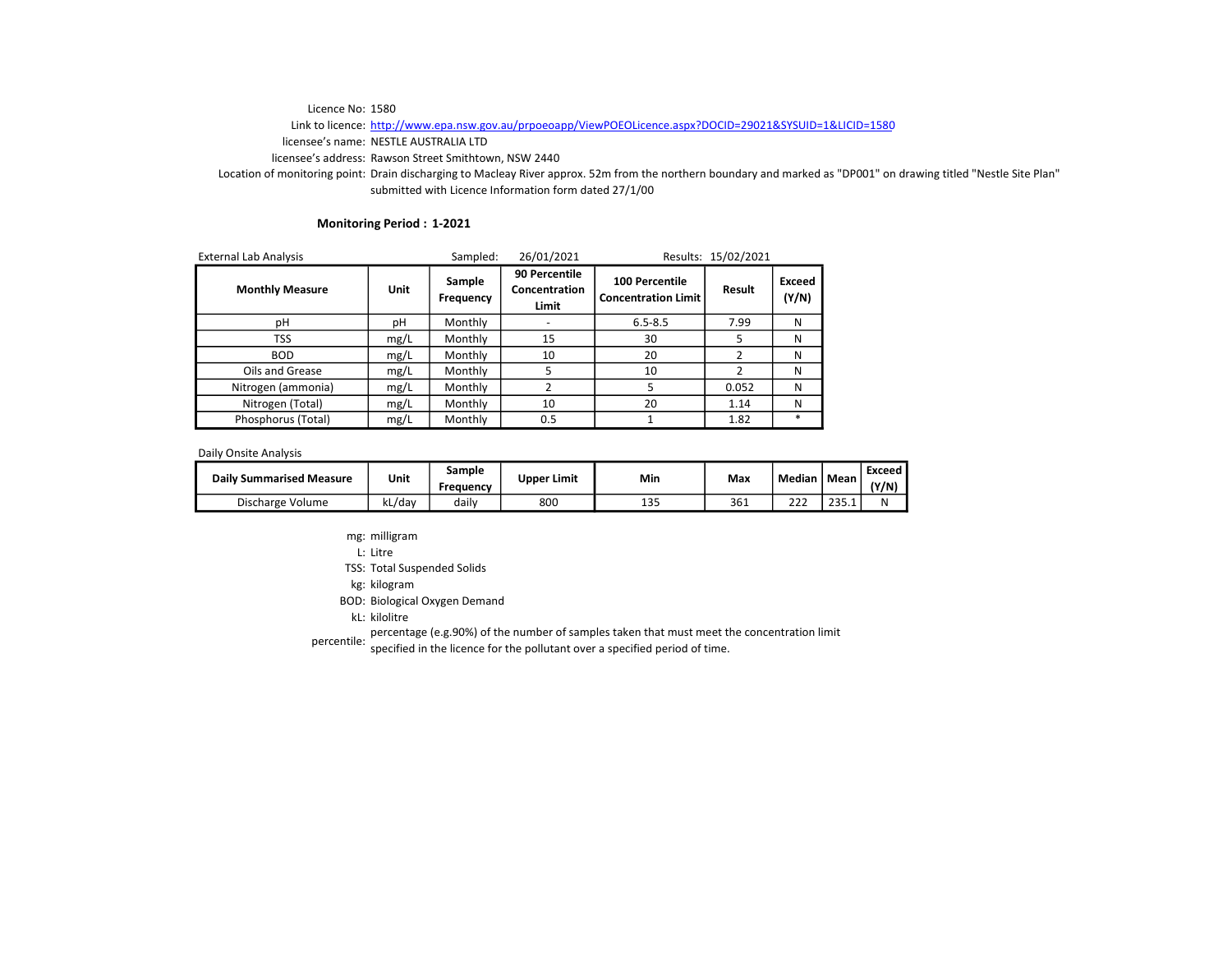# Link to licence: http://www.epa.nsw.gov.au/prpoeoapp/ViewPOEOLicence.aspx?DOCID=29021&SYSUID=1&LICID=1580

licensee's name: NESTLE AUSTRALIA LTD

licensee's address: Rawson Street Smithtown, NSW 2440

Location of monitoring point: Drain discharging to Macleay River approx. 52m from the northern boundary and marked as "DP001" on drawing titled "Nestle Site Plan" submitted with Licence Information form dated 27/1/00

## Monitoring Period : 2-2021

| <b>External Lab Analysis</b> |      | Sampled:            | 26/02/2021                              |                                              | Results: 12/03/2021 |                 |
|------------------------------|------|---------------------|-----------------------------------------|----------------------------------------------|---------------------|-----------------|
| <b>Monthly Measure</b>       | Unit | Sample<br>Frequency | 90 Percentile<br>Concentration<br>Limit | 100 Percentile<br><b>Concentration Limit</b> | Result              | Exceed<br>(Y/N) |
| рH                           | рH   | Monthly             |                                         | $6.5 - 8.5$                                  | 8.18                | N               |
| TSS                          | mg/L | Monthly             | 15                                      | 30                                           |                     | N               |
| <b>BOD</b>                   | mg/L | Monthly             | 10                                      | 20                                           |                     | N               |
| Oils and Grease              | mg/L | Monthly             | 5                                       | 10                                           |                     | N               |
| Nitrogen (ammonia)           | mg/L | Monthly             | 2                                       | 5                                            | 0.154               | N               |
| Nitrogen (Total)             | mg/L | Monthly             | 10                                      | 20                                           | 1.15                | N               |
| Phosphorus (Total)           | mg/L | Monthly             | 0.5                                     |                                              | 0.43                | $\ast$          |

Daily Onsite Analysis

| <b>Daily Summarised Measure</b> | Unit   | Sample<br>Freauency | <b>Upper Limit</b> | Min | Max | Median    | Mean | Exceed<br>(Y/N) |
|---------------------------------|--------|---------------------|--------------------|-----|-----|-----------|------|-----------------|
| Discharge Volume                | kL/dav | dailv               | 800                |     | 450 | つつに<br>دے | 246  | N               |

- mg: milligram
- L: Litre

TSS: Total Suspended Solids

kg: kilogram

BOD: Biological Oxygen Demand

kL: kilolitre

percentile: percentage (e.g.90%) of the number of samples taken that must meet the concentration limit<br>percentile: servified in the ligence for the pollutent sugges angelfied pariod of time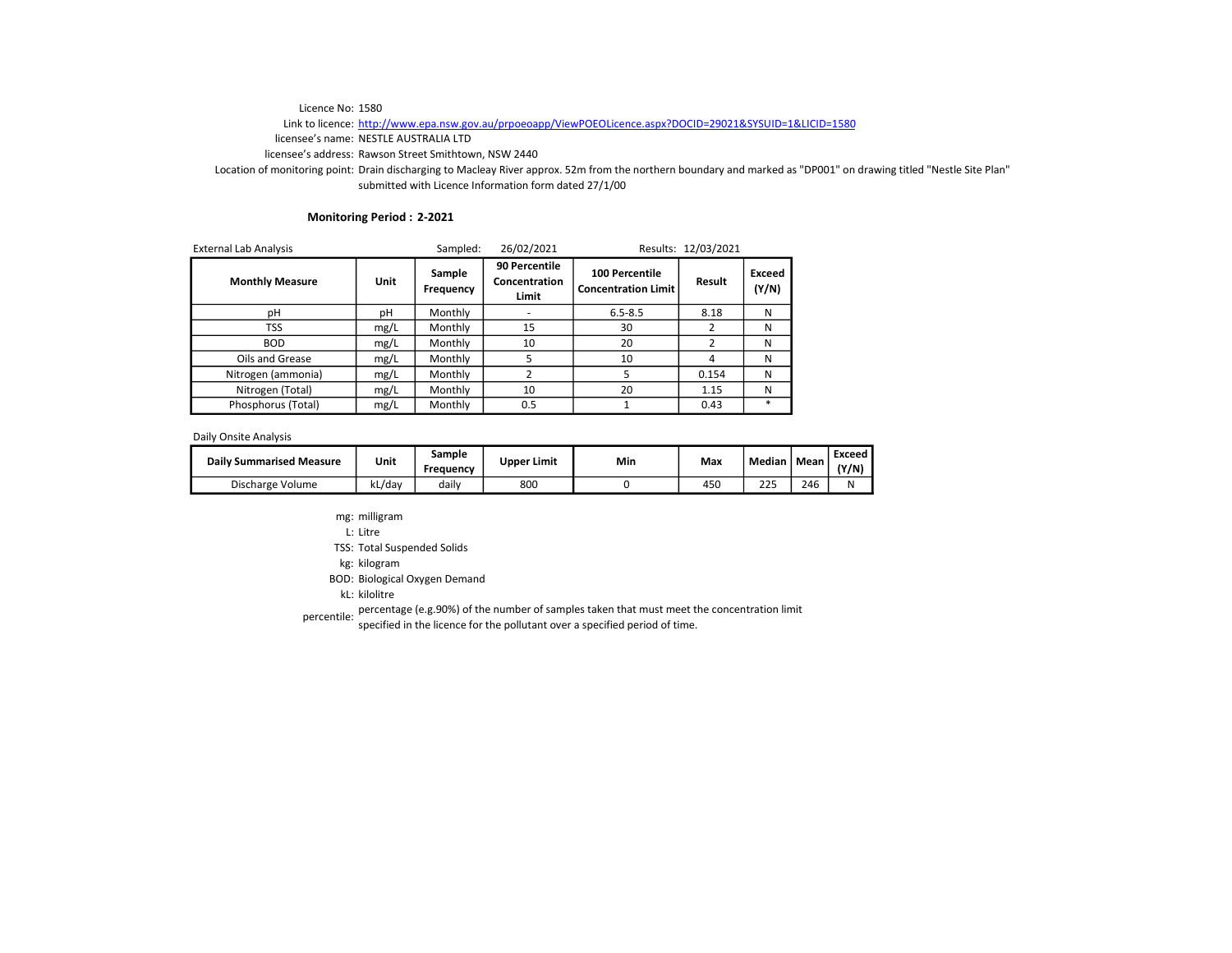# Link to licence: http://www.epa.nsw.gov.au/prpoeoapp/ViewPOEOLicence.aspx?DOCID=29021&SYSUID=1&LICID=1580

licensee's name: NESTLE AUSTRALIA LTD

licensee's address: Rawson Street Smithtown, NSW 2440

Location of monitoring point: Drain discharging to Macleay River approx. 52m from the northern boundary and marked as "DP001" on drawing titled "Nestle Site Plan" submitted with Licence Information form dated 27/1/00

#### Monitoring Period : 3-2021

| <b>External Lab Analysis</b> |      | Sampled:            | 27/03/2021<br>Results: 14/04/2021       |                                                     |             |                 |
|------------------------------|------|---------------------|-----------------------------------------|-----------------------------------------------------|-------------|-----------------|
| <b>Monthly Measure</b>       | Unit | Sample<br>Frequency | 90 Percentile<br>Concentration<br>Limit | <b>100 Percentile</b><br><b>Concentration Limit</b> | Result      | Exceed<br>(Y/N) |
| рH                           | рH   | Monthly             |                                         | $6.5 - 8.5$                                         | 7.93        | N               |
| <b>TSS</b>                   | mg/L | Monthly             | 15                                      | 30                                                  | 3           | N               |
| <b>BOD</b>                   | mg/L | Monthly             | 10                                      | 20                                                  | $<$ 1       | N               |
| Oils and Grease              | mg/L | Monthly             | 5                                       | 10                                                  | $\langle$ 2 | N               |
| Nitrogen (ammonia)           | mg/L | Monthly             | 2                                       | 5                                                   | 0.063       | N               |
| Nitrogen (Total)             | mg/L | Monthly             | 10                                      | 20                                                  | 0.77        | N               |
| Phosphorus (Total)           | mg/L | Monthly             | 0.5                                     |                                                     | 0.42        | $\ast$          |

Daily Onsite Analysis

| <b>Daily Summarised Measure</b> | Unit   | Sample<br>Frequency | <b>Upper Limit</b> | Min | Max | Median | Mean  | Exceed<br>(Y/N) |
|---------------------------------|--------|---------------------|--------------------|-----|-----|--------|-------|-----------------|
| Discharge Volume                | kL/dav | dailv               | 800                |     | 596 | 300    | 290.1 | N               |

mg: milligram

L: Litre

TSS: Total Suspended Solids

kg: kilogram

BOD: Biological Oxygen Demand

kL: kilolitre

percentile: percentage (e.g.90%) of the number of samples taken that must meet the concentration limit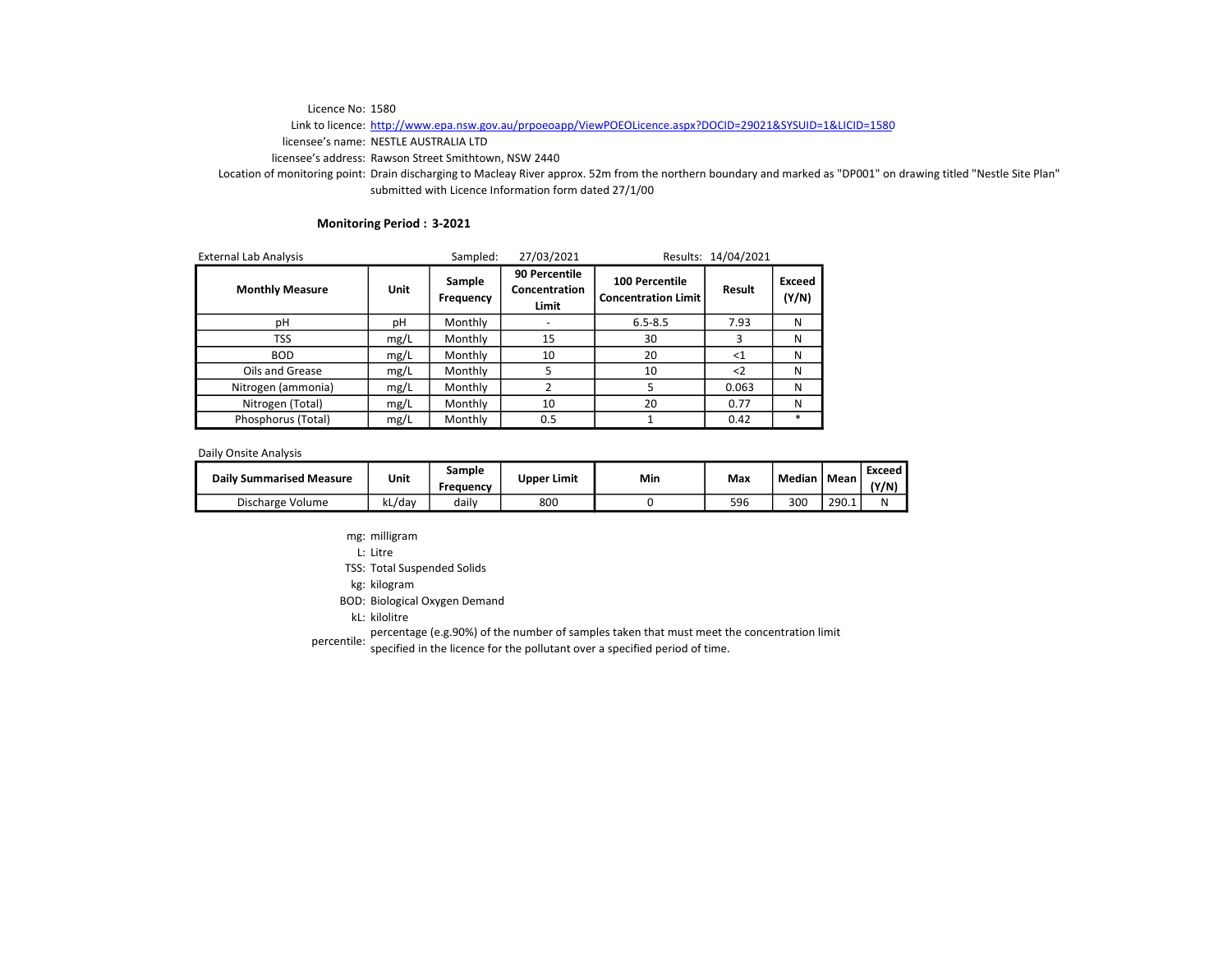# Link to licence: http://www.epa.nsw.gov.au/prpoeoapp/ViewPOEOLicence.aspx?DOCID=29021&SYSUID=1&LICID=1580

licensee's name: NESTLE AUSTRALIA LTD

licensee's address: Rawson Street Smithtown, NSW 2440

Location of monitoring point: Drain discharging to Macleay River approx. 52m from the northern boundary and marked as "DP001" on drawing titled "Nestle Site Plan" submitted with Licence Information form dated 27/1/00

#### Monitoring Period : 4-2021

| <b>External Lab Analysis</b> |             | Sampled:            | 28/04/2021                              |                                              | Results: 12/05/2021 |                 |
|------------------------------|-------------|---------------------|-----------------------------------------|----------------------------------------------|---------------------|-----------------|
| <b>Monthly Measure</b>       | <b>Unit</b> | Sample<br>Frequency | 90 Percentile<br>Concentration<br>Limit | 100 Percentile<br><b>Concentration Limit</b> | Result              | Exceed<br>(Y/N) |
| рH                           | рH          | Monthly             |                                         | $6.5 - 8.5$                                  | 7.76                | N               |
| TSS                          | mg/L        | Monthly             | 15                                      | 30                                           | 4                   | N               |
| <b>BOD</b>                   | mg/L        | Monthly             | 10                                      | 20                                           | q                   | N               |
| Oils and Grease              | mg/L        | Monthly             |                                         | 10                                           |                     | N               |
| Nitrogen (ammonia)           | mg/L        | Monthly             |                                         |                                              | 0.062               | N               |
| Nitrogen (Total)             | mg/L        | Monthly             | 10                                      | 20                                           | 1.25                | N               |
| Phosphorus (Total)           | mg/L        | Monthly             | 0.5                                     |                                              | 2.2                 | $\ast$          |

Daily Onsite Analysis

| <b>Daily Summarised Measure</b> | Unit   | Sample<br>Freauencv | <b>Upper Limit</b> | Min | Max | Median | Mean  | Exceed<br>(Y/N) |
|---------------------------------|--------|---------------------|--------------------|-----|-----|--------|-------|-----------------|
| Discharge Volume                | kL/dav | daily               | 800                | 234 | 450 | 346    | 348.1 | N               |

mg: milligram

L: Litre

TSS: Total Suspended Solids

kg: kilogram

BOD: Biological Oxygen Demand

kL: kilolitre

percentile: percentage (e.g.90%) of the number of samples taken that must meet the concentration limit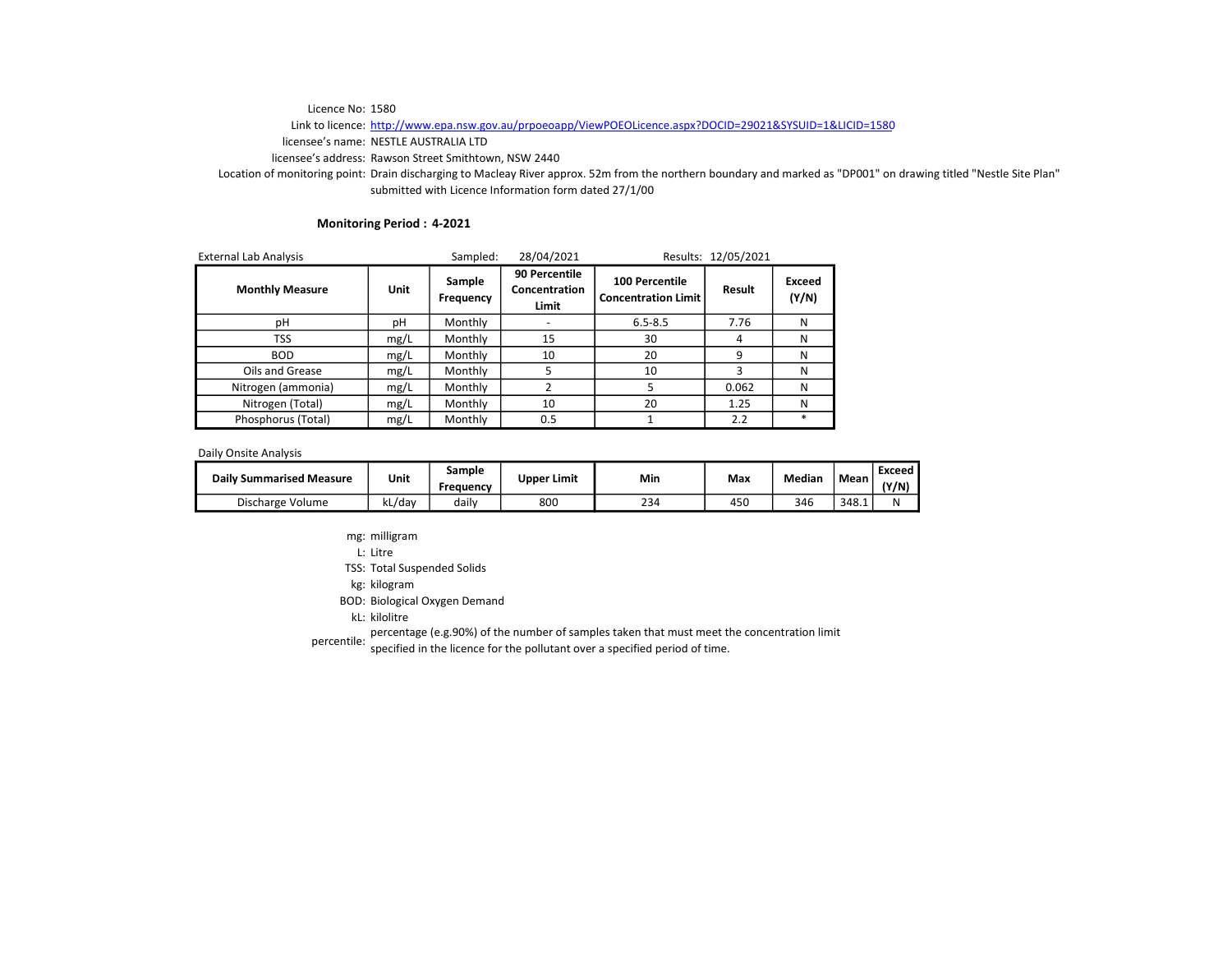# Link to licence: http://www.epa.nsw.gov.au/prpoeoapp/ViewPOEOLicence.aspx?DOCID=29021&SYSUID=1&LICID=1580

licensee's name: NESTLE AUSTRALIA LTD

licensee's address: Rawson Street Smithtown, NSW 2440

Location of monitoring point: Drain discharging to Macleay River approx. 52m from the northern boundary and marked as "DP001" on drawing titled "Nestle Site Plan" submitted with Licence Information form dated 27/1/00

## Monitoring Period : 5-2021

| <b>External Lab Analysis</b> |      | Sampled: | 27/05/2021                              |                                              | Results: 15/06/2021 |                 |
|------------------------------|------|----------|-----------------------------------------|----------------------------------------------|---------------------|-----------------|
| <b>Monthly Measure</b>       | Unit |          | 90 Percentile<br>Concentration<br>Limit | 100 Percentile<br><b>Concentration Limit</b> | Result              | Exceed<br>(Y/N) |
| рH                           | рH   | Monthly  |                                         | $6.5 - 8.5$                                  | 8.06                | N               |
| TSS                          | mg/L | Monthly  | 15                                      | 30                                           | 4                   | N               |
| <b>BOD</b>                   | mg/L | Monthly  | 10                                      | 20                                           |                     | N               |
| Oils and Grease              | mg/L | Monthly  | 5                                       | 10                                           | $\leq$              | N               |
| Nitrogen (ammonia)           | mg/L | Monthly  | $\overline{2}$                          | 5                                            | 0.086               | N               |
| Nitrogen (Total)             | mg/L | Monthly  | 10                                      | 20                                           | 0.91                | N               |
| Phosphorus (Total)           | mg/L | Monthly  | 0.5                                     |                                              | 3.27                | $\ast$          |

Daily Onsite Analysis

| <b>Daily Summarised Measure</b> | Unit    | Sample<br>Freauency | <b>Upper Limit</b> | Min   | Max   | Median | Mean  | Exceed<br>(Y/N) |
|---------------------------------|---------|---------------------|--------------------|-------|-------|--------|-------|-----------------|
| Discharge Volume                | ،دL/dav | dailv               | 800                | 135.0 | 443.0 | 222.0  | 240.7 | N               |

- mg: milligram
- L: Litre

TSS: Total Suspended Solids

kg: kilogram

BOD: Biological Oxygen Demand

kL: kilolitre

percentile: percentage (e.g.90%) of the number of samples taken that must meet the concentration limit<br>percentile: servified in the ligence for the pollutent sugges angelfied pariod of time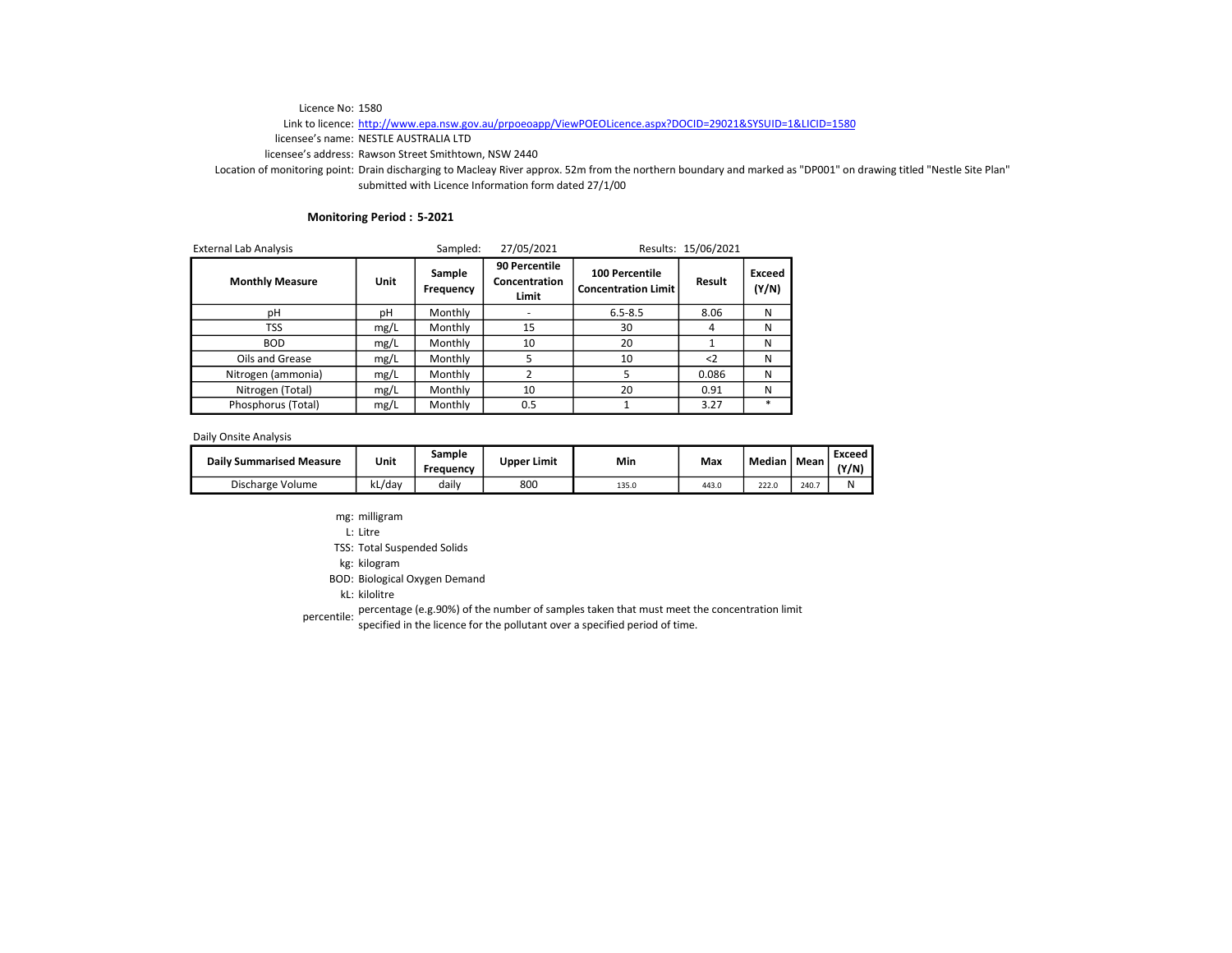# Link to licence: http://www.epa.nsw.gov.au/prpoeoapp/ViewPOEOLicence.aspx?DOCID=29021&SYSUID=1&LICID=1580

licensee's name: NESTLE AUSTRALIA LTD

licensee's address: Rawson Street Smithtown, NSW 2440

Location of monitoring point: Drain discharging to Macleay River approx. 52m from the northern boundary and marked as "DP001" on drawing titled "Nestle Site Plan" submitted with Licence Information form dated 27/1/00

## Monitoring Period : 6-2021

| <b>External Lab Analysis</b> |      | Sampled: | 28/06/2021                              | Results:                                     | 9/07/2021   |                 |
|------------------------------|------|----------|-----------------------------------------|----------------------------------------------|-------------|-----------------|
| <b>Monthly Measure</b>       | Unit |          | 90 Percentile<br>Concentration<br>Limit | 100 Percentile<br><b>Concentration Limit</b> | Result      | Exceed<br>(Y/N) |
| рH                           | рH   | Monthly  |                                         | $6.5 - 8.5$                                  | 7.77        | N               |
| TSS                          | mg/L | Monthly  | 15                                      | 30                                           |             | N               |
| <b>BOD</b>                   | mg/L | Monthly  | 10                                      | 20                                           | $<$ 1       | N               |
| Oils and Grease              | mg/L | Monthly  | 5                                       | 10                                           | $\langle$ 2 | N               |
| Nitrogen (ammonia)           | mg/L | Monthly  | $\overline{2}$                          | 5                                            | 0.029       | N               |
| Nitrogen (Total)             | mg/L | Monthly  | 10                                      | 20                                           | 1.1         | N               |
| Phosphorus (Total)           | mg/L | Monthly  | 0.5                                     |                                              | 1.58        | $\ast$          |

Daily Onsite Analysis

| <b>Daily Summarised Measure</b> | Unit   | Sample<br>Freauency | <b>Upper Limit</b> | Min   | Max   | Median | Mean  | Exceed<br>(Y/N) |
|---------------------------------|--------|---------------------|--------------------|-------|-------|--------|-------|-----------------|
| Discharge Volume                | kL/dav | dailv               | 800                | 129.0 | 378.0 | 233.0  | 238.8 | N               |

- mg: milligram
- L: Litre

TSS: Total Suspended Solids

kg: kilogram

BOD: Biological Oxygen Demand

kL: kilolitre

percentile: percentage (e.g.90%) of the number of samples taken that must meet the concentration limit<br>percentile: servified in the ligence for the pollutent sugges angelfied pariod of time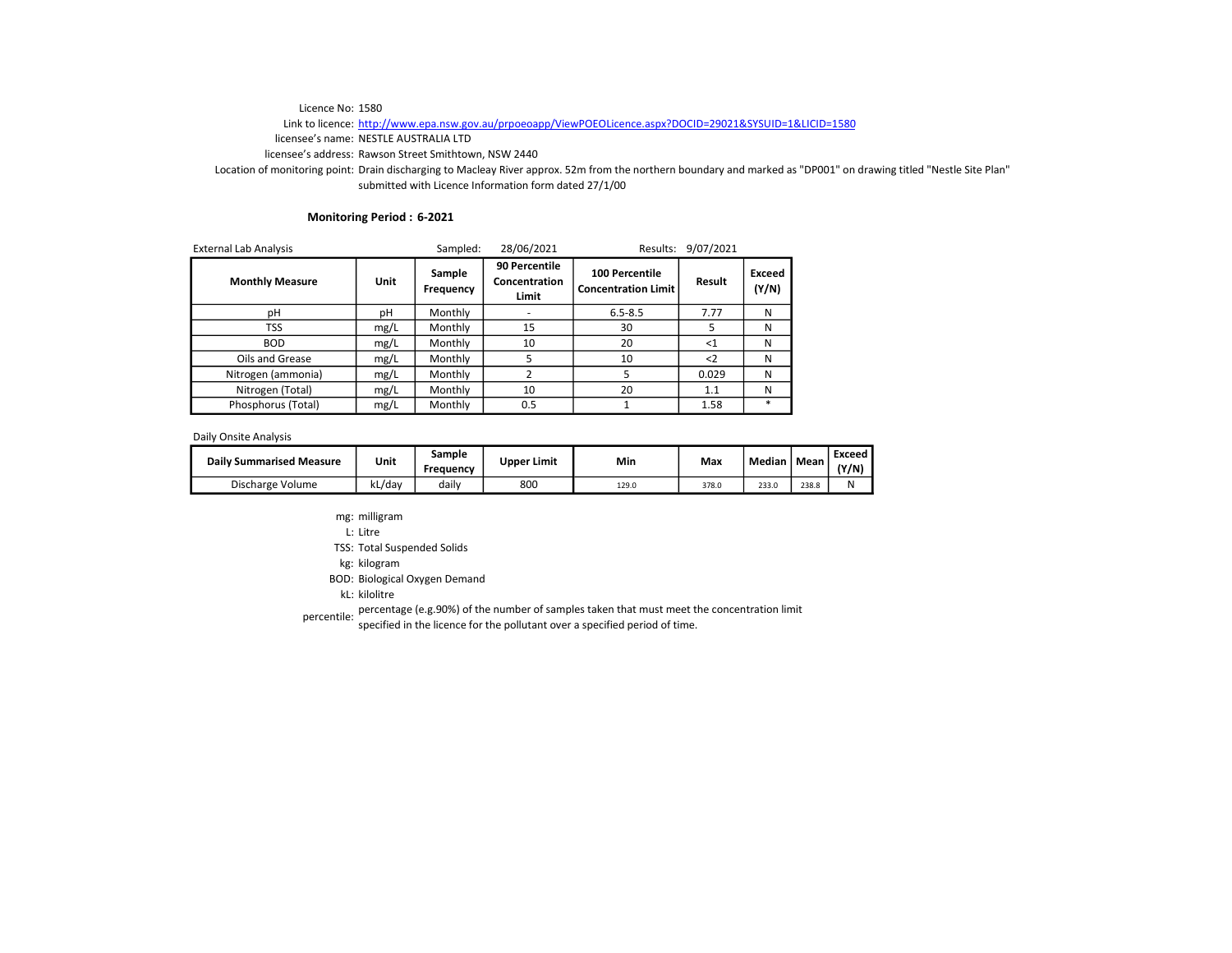# Link to licence: http://www.epa.nsw.gov.au/prpoeoapp/ViewPOEOLicence.aspx?DOCID=29021&SYSUID=1&LICID=1580

licensee's name: NESTLE AUSTRALIA LTD

licensee's address: Rawson Street Smithtown, NSW 2440

Location of monitoring point: Drain discharging to Macleay River approx. 52m from the northern boundary and marked as "DP001" on drawing titled "Nestle Site Plan" submitted with Licence Information form dated 27/1/00

## Monitoring Period : 7-2021

| <b>External Lab Analysis</b> |      | Sampled:            | 27/07/2021                              |                                              | Results: 12/08/2021 |                 |
|------------------------------|------|---------------------|-----------------------------------------|----------------------------------------------|---------------------|-----------------|
| <b>Monthly Measure</b>       | Unit | Sample<br>Frequency | 90 Percentile<br>Concentration<br>Limit | 100 Percentile<br><b>Concentration Limit</b> | Result              | Exceed<br>(Y/N) |
| рH                           | рH   | Monthly             |                                         | $6.5 - 8.5$                                  | 7.79                | N               |
| TSS                          | mg/L | Monthly             | 15                                      | 30                                           |                     | N               |
| <b>BOD</b>                   | mg/L | Monthly             | 10                                      | 20                                           |                     | N               |
| Oils and Grease              | mg/L | Monthly             | 5                                       | 10                                           | $\langle$ 2         | N               |
| Nitrogen (ammonia)           | mg/L | Monthly             |                                         | 5                                            | 0.06                | N               |
| Nitrogen (Total)             | mg/L | Monthly             | 10                                      | 20                                           | 1.14                | N               |
| Phosphorus (Total)           | mg/L | Monthly             | 0.5                                     |                                              | 2.61                | *               |

Daily Onsite Analysis

| <b>Daily Summarised Measure</b> | Unit   | Sample<br>Freauency | <b>Upper Limit</b> | Min | Max | Median | Mean          | Exceed<br>(Y/N) |
|---------------------------------|--------|---------------------|--------------------|-----|-----|--------|---------------|-----------------|
| Discharge Volume                | ∧L/dav | dailv               | 800                | 70  | 443 | 201    | 2212<br>291.L | N               |

- mg: milligram
- L: Litre

TSS: Total Suspended Solids

kg: kilogram

BOD: Biological Oxygen Demand

kL: kilolitre

percentile: percentage (e.g.90%) of the number of samples taken that must meet the concentration limit<br>percentile: servified in the ligence for the pollutent sugges angelfied pariod of time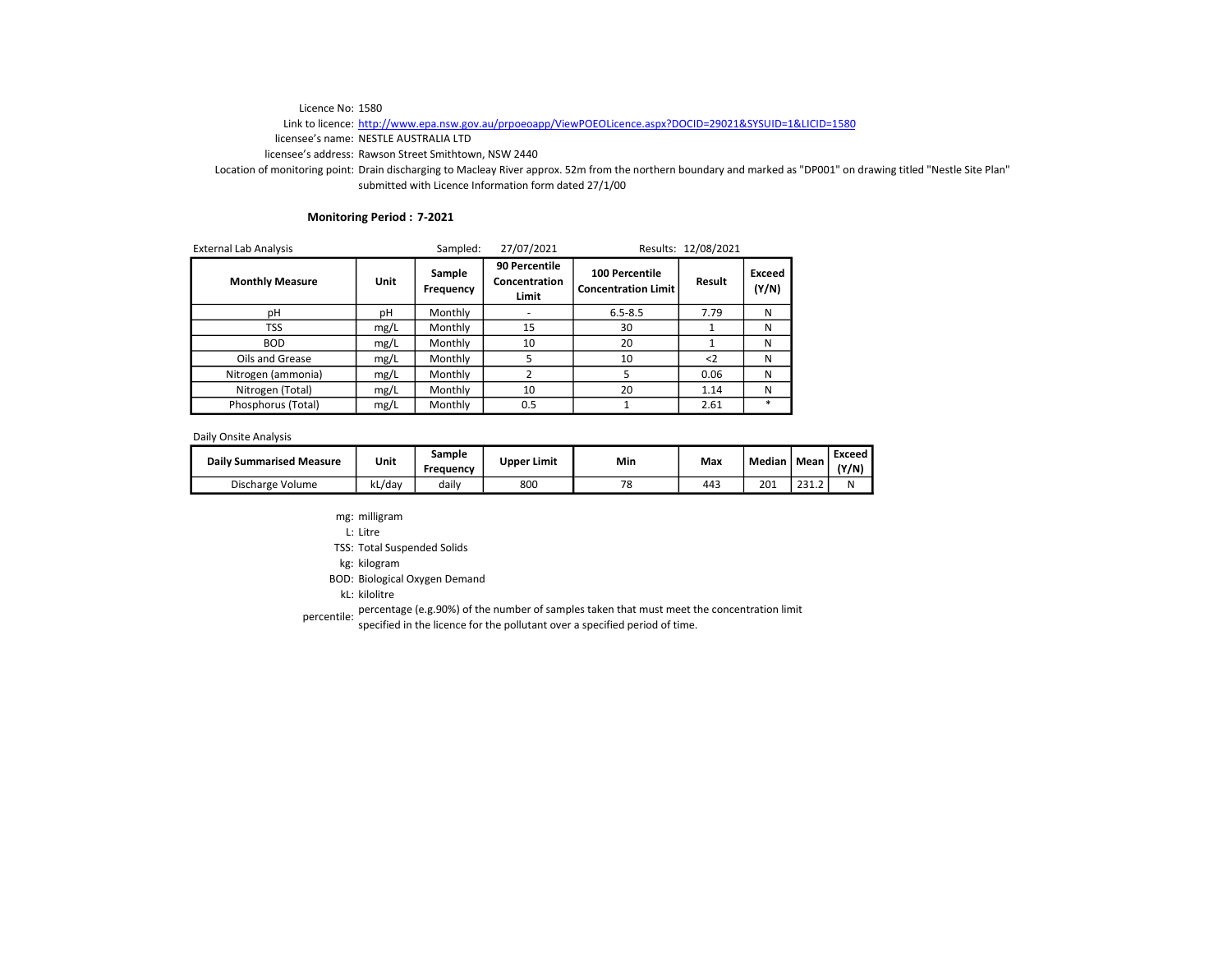Link to licence: http://www.epa.nsw.gov.au/prpoeoapp/ViewPOEOLicence.aspx?DOCID=29021&SYSUID=1&LICID=1580

licensee's name: NESTLE AUSTRALIA LTD

licensee's address: Rawson Street Smithtown, NSW 2440

Location of monitoring point: Drain discharging to Macleay River approx. 52m from the northern boundary and marked as "DP001" on drawing titled "Nestle Site Plan" submitted with Licence Information form dated 27/1/00

## Monitoring Period : 8-2021

| <b>External Lab Analysis</b> |      | Sampled:            | 27/08/2021                              | Results:                                            | 9/09/2021 |                 |
|------------------------------|------|---------------------|-----------------------------------------|-----------------------------------------------------|-----------|-----------------|
| <b>Monthly Measure</b>       | Unit | Sample<br>Frequency | 90 Percentile<br>Concentration<br>Limit | <b>100 Percentile</b><br><b>Concentration Limit</b> | Result    | Exceed<br>(Y/N) |
| рH                           | рH   | Monthly             |                                         | $6.5 - 8.5$                                         | 8.04      | N               |
| TSS                          | mg/L | Monthly             | 15                                      | 30                                                  |           | N               |
| <b>BOD</b>                   | mg/L | Monthly             | 10                                      | 20                                                  | 1.9       | N               |
| Oils and Grease              | mg/L | Monthly             | 5                                       | 10                                                  | 6         | N-90th          |
| Nitrogen (ammonia)           | mg/L | Monthly             | 2                                       | 5                                                   | 0.047     | N               |
| Nitrogen (Total)             | mg/L | Monthly             | 10                                      | 20                                                  | 1.22      | N               |
| Phosphorus (Total)           | mg/L | Monthly             | 0.5                                     |                                                     | 5.1       | $\ast$          |

Daily Onsite Analysis

| <b>Daily Summarised Measure</b> | Unit   | Sample<br>Frequency | <b>Upper Limit</b> | Min | Max | <b>Median</b> | Mean  | Exceed<br>(Y/N) |
|---------------------------------|--------|---------------------|--------------------|-----|-----|---------------|-------|-----------------|
| Discharge Volume                | kL/dav | dailv               | 800                |     | 388 | ר ד           | 197.3 | N               |

mg: milligram

L: Litre

TSS: Total Suspended Solids

kg: kilogram

BOD: Biological Oxygen Demand

kL: kilolitre

percentage (e.g.90%) of the number of samples taken that must meet the concentration limit<br>percentile: we also in the lisenes feather all that sures are either a suide of time.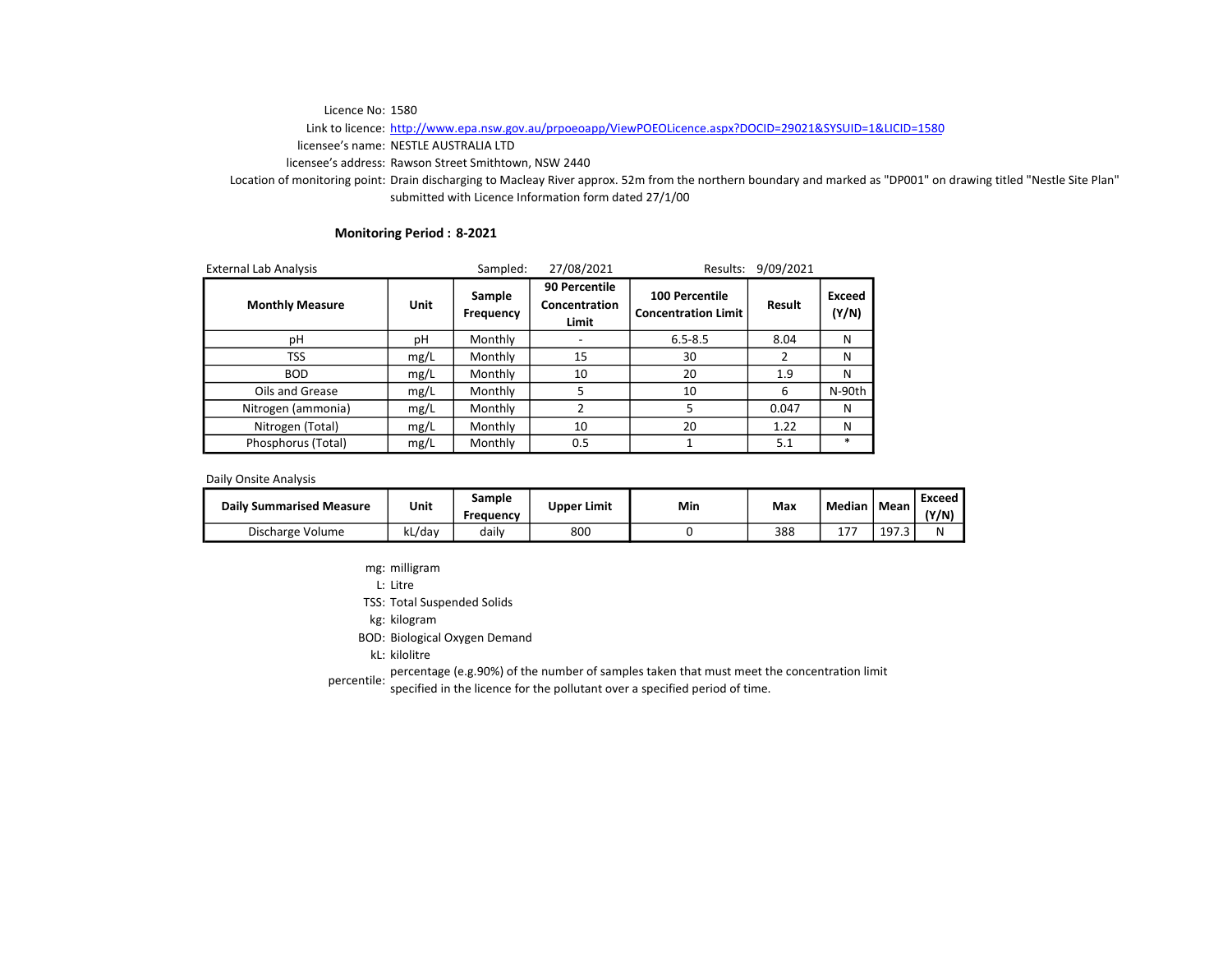# Link to licence: http://www.epa.nsw.gov.au/prpoeoapp/ViewPOEOLicence.aspx?DOCID=29021&SYSUID=1&LICID=1580

licensee's name: NESTLE AUSTRALIA LTD

licensee's address: Rawson Street Smithtown, NSW 2440

Location of monitoring point: Drain discharging to Macleay River approx. 52m from the northern boundary and marked as "DP001" on drawing titled "Nestle Site Plan" submitted with Licence Information form dated 27/1/00

## Monitoring Period : 9-2021

| <b>External Lab Analysis</b> |      | Sampled:            | 28/09/2021                              |                                              | Results: 12/10/2021 |                 |
|------------------------------|------|---------------------|-----------------------------------------|----------------------------------------------|---------------------|-----------------|
| <b>Monthly Measure</b>       | Unit | Sample<br>Frequency | 90 Percentile<br>Concentration<br>Limit | 100 Percentile<br><b>Concentration Limit</b> | Result              | Exceed<br>(Y/N) |
| рH                           | рH   | Monthly             |                                         | $6.5 - 8.5$                                  | 8.15                | N               |
| TSS                          | mg/L | Monthly             | 15                                      | 30                                           | $\leq 1$            | N               |
| <b>BOD</b>                   | mg/L | Monthly             | 10                                      | 20                                           | $<$ 1               | N               |
| Oils and Grease              | mg/L | Monthly             | 5                                       | 10                                           |                     | N               |
| Nitrogen (ammonia)           | mg/L | Monthly             | $\overline{2}$                          | 5                                            | 0.103               | N               |
| Nitrogen (Total)             | mg/L | Monthly             | 10                                      | 20                                           | 1.35                | N               |
| Phosphorus (Total)           | mg/L | Monthly             | 0.5                                     |                                              | 3.69                | $\ast$          |

Daily Onsite Analysis

| <b>Daily Summarised Measure</b> | Unit    | Sample<br>Freauency | <b>Upper Limit</b> | Min | Max | Median | Mean  | Exceed<br>(Y/N) |
|---------------------------------|---------|---------------------|--------------------|-----|-----|--------|-------|-----------------|
| Discharge Volume                | .kL/dav | dailv               | 800                |     | 328 | 196    | 210.5 | N               |

- mg: milligram
- L: Litre

TSS: Total Suspended Solids

kg: kilogram

BOD: Biological Oxygen Demand

kL: kilolitre

percentile: percentage (e.g.90%) of the number of samples taken that must meet the concentration limit<br>percentile: servified in the ligence for the pollutent sugges angelfied pariod of time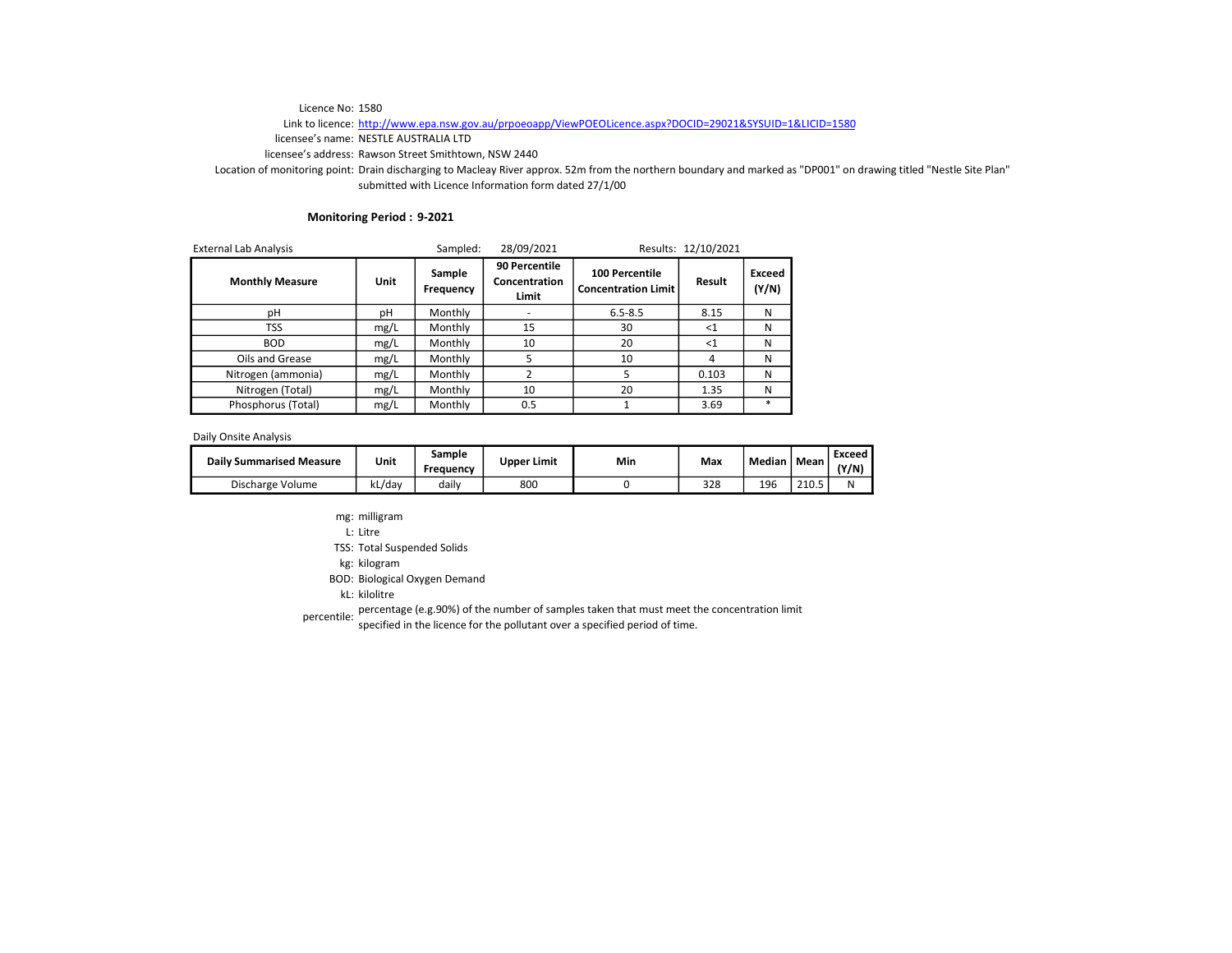# Link to licence: http://www.epa.nsw.gov.au/prpoeoapp/ViewPOEOLicence.aspx?DOCID=29021&SYSUID=1&LICID=1580

licensee's name: NESTLE AUSTRALIA LTD

licensee's address: Rawson Street Smithtown, NSW 2440

Location of monitoring point: Drain discharging to Macleay River approx. 52m from the northern boundary and marked as "DP001" on drawing titled "Nestle Site Plan" submitted with Licence Information form dated 27/1/00

#### Monitoring Period : 10-2021

| <b>External Lab Analysis</b> |      | Sampled:            | 26/10/2021<br>Results: 12/10/2021       |                                              |             |                 |
|------------------------------|------|---------------------|-----------------------------------------|----------------------------------------------|-------------|-----------------|
| <b>Monthly Measure</b>       | Unit | Sample<br>Frequency | 90 Percentile<br>Concentration<br>Limit | 100 Percentile<br><b>Concentration Limit</b> | Result      | Exceed<br>(Y/N) |
| рH                           | рH   | Monthly             |                                         | $6.5 - 8.5$                                  | 8.33        | N               |
| TSS                          | mg/L | Monthly             | 15                                      | 30                                           | $<$ 1       | N               |
| <b>BOD</b>                   | mg/L | Monthly             | 10                                      | 20                                           |             | N               |
| Oils and Grease              | mg/L | Monthly             | 5                                       | 10                                           | $\langle$ 2 | N               |
| Nitrogen (ammonia)           | mg/L | Monthly             | 2                                       |                                              | 0.191       | N               |
| Nitrogen (Total)             | mg/L | Monthly             | 10                                      | 20                                           | 1.285       | N               |
| Phosphorus (Total)           | mg/L | Monthly             | 0.5                                     |                                              | 3.63        | $\ast$          |

Daily Onsite Analysis

| <b>Daily Summarised Measure</b> | Unit   | sample<br>Freauency | <b>Upper Limit</b> | Min | Max | Median | Mean  | Exceed<br>(Y/N) |
|---------------------------------|--------|---------------------|--------------------|-----|-----|--------|-------|-----------------|
| Discharge Volume                | kL/dav | dailv               | 800                | 133 | 360 | 208    | 226.5 | N               |

mg: milligram

L: Litre

TSS: Total Suspended Solids

kg: kilogram

BOD: Biological Oxygen Demand

kL: kilolitre

percentile: percentage (e.g.90%) of the number of samples taken that must meet the concentration limit<br>percentile: secritical is the listense fact be nellutent sures and sifed pariod of time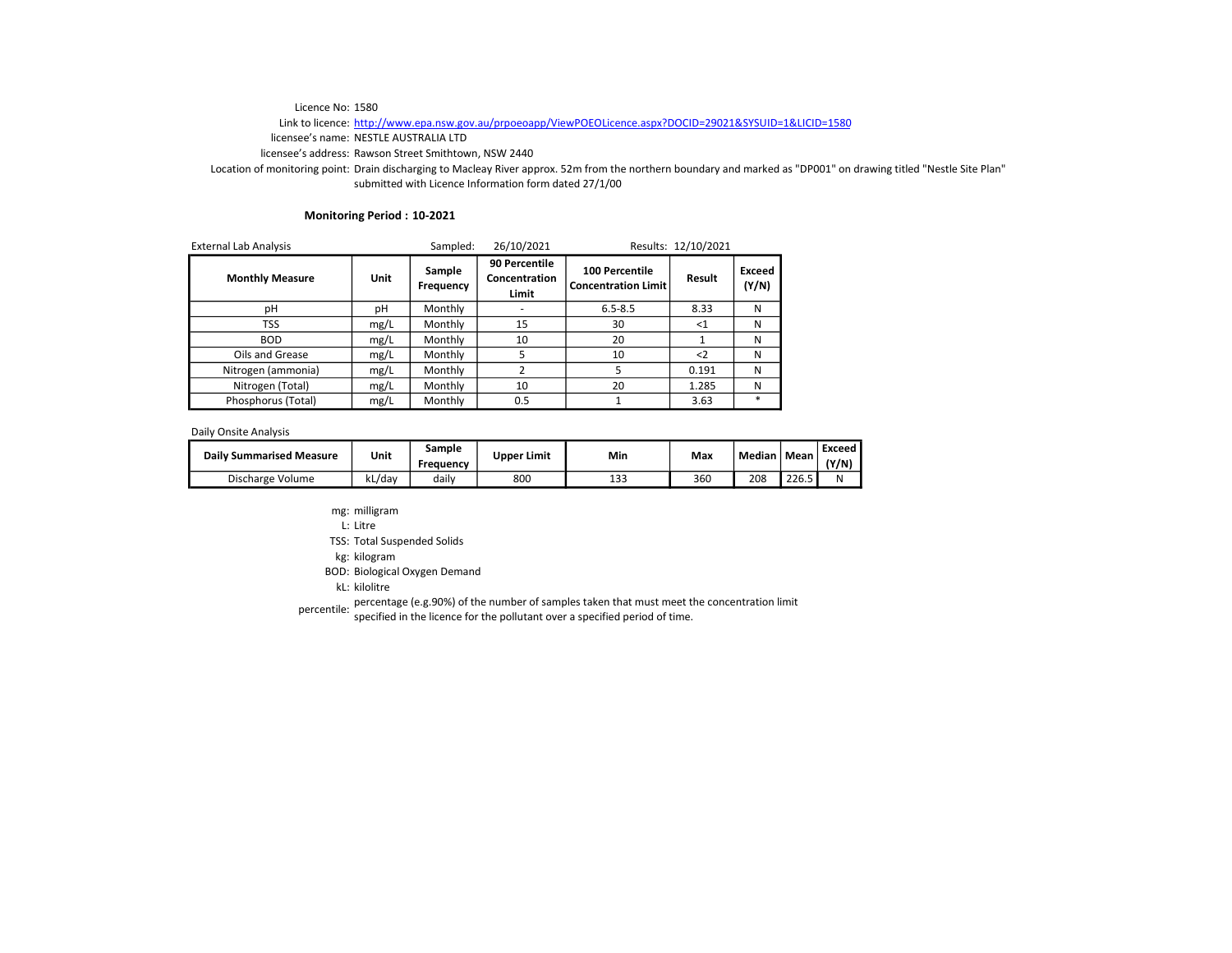#### Link to licence: http://www.epa.nsw.gov.au/prpoeoapp/ViewPOEOLicence.aspx?DOCID=29021&SYSUID=1&LICID=1580 licensee's name: NESTLE AUSTRALIA LTD

licensee's address: Rawson Street Smithtown, NSW 2440

Location of monitoring point: Drain discharging to Macleay River approx. 52m from the northern boundary and marked as "DP001" on drawing titled "Nestle Site Plan" submitted with Licence Information form dated 27/1/00

## Monitoring Period : Nov-21

| <b>External Lab Analysis</b> |      | Sampled:            | 25.11.2021                              |                                                     | Results: 21.12.2021 |                 |
|------------------------------|------|---------------------|-----------------------------------------|-----------------------------------------------------|---------------------|-----------------|
| <b>Monthly Measure</b>       | Unit | Sample<br>Frequency | 90 Percentile<br>Concentration<br>Limit | <b>100 Percentile</b><br><b>Concentration Limit</b> | Result              | Exceed<br>(Y/N) |
| рH                           | рH   | Monthly             |                                         | $6.5 - 8.5$                                         | 8.29                | N               |
| TSS                          | mg/L | Monthly             | 15                                      | 30                                                  | 8                   | N               |
| <b>BOD</b>                   | mg/L | Monthly             | 10                                      | 20                                                  |                     | N               |
| Oils and Grease              | mg/L | Monthly             | 5                                       | 10                                                  | $\langle$ 2         | N               |
| Nitrogen (ammonia)           | mg/L | Monthly             | 2                                       |                                                     | 0.026               | N               |
| Nitrogen (Total)             | mg/L | Monthly             | 10                                      | 20                                                  | 1.69                | N               |
| Phosphorus (Total)           | mg/L | Monthly             | 0.5                                     |                                                     | 5.75                | $\ast$          |

Daily Onsite Analysis

| <b>Daily Summarised Measure</b> | Unit        | Sample<br>Frequency | Upper Limit | Min   | Max   | Median   Mean |       | Exceed<br>(Y/N) |
|---------------------------------|-------------|---------------------|-------------|-------|-------|---------------|-------|-----------------|
| Discharge Volume                | ы<br>кL/dav | dailv               | 800         | 124.0 | 740.C | 195.5         | 267.7 | N               |

- mg: milligram
- L: Litre

TSS: Total Suspended Solids

kg: kilogram

BOD: Biological Oxygen Demand

kL: kilolitre

percentile: percentage (e.g.90%) of the number of samples taken that must meet the concentration limit